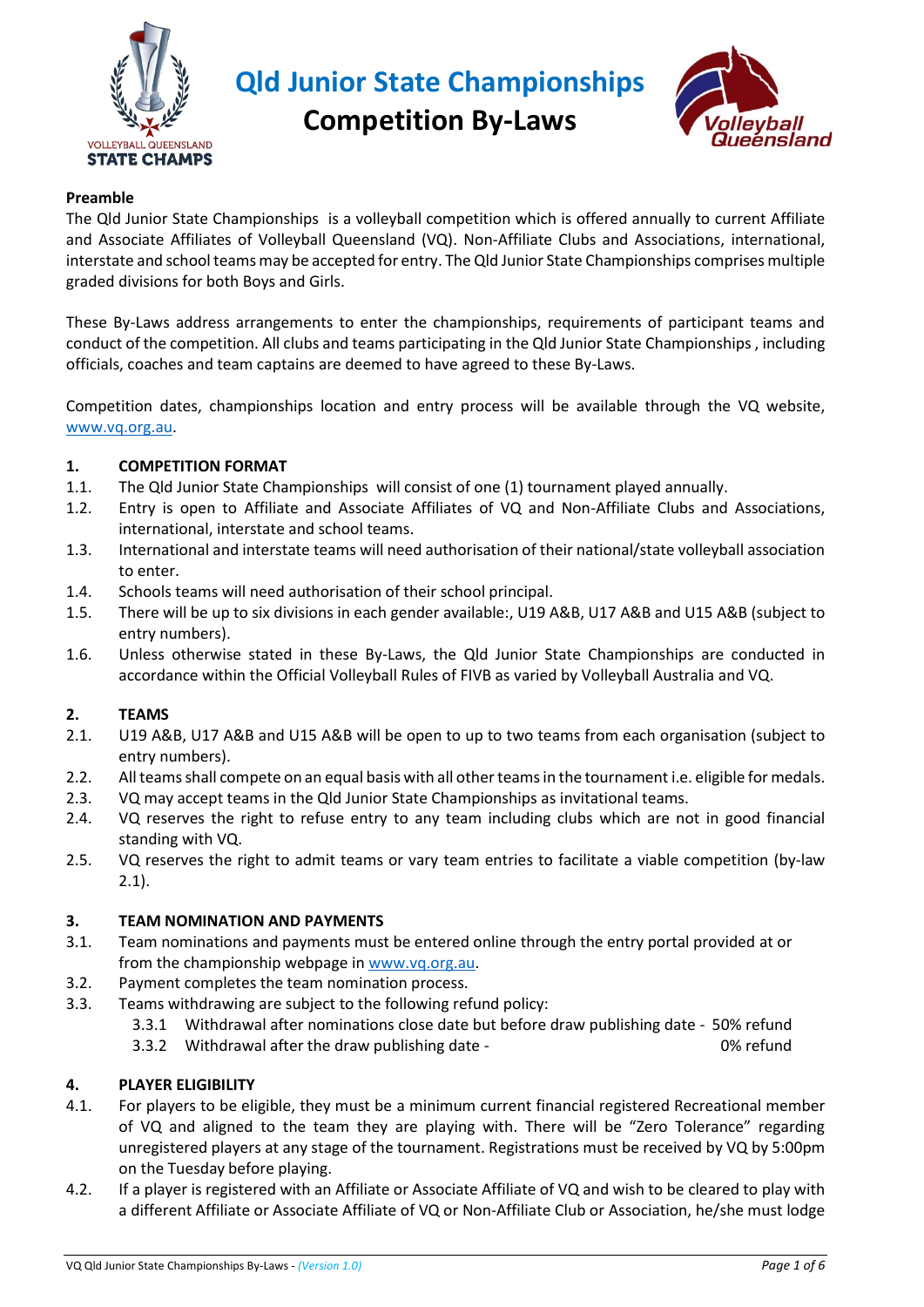



**Competition By-Laws**

a Player Clearance Form showing the approved clearance of the player, with VQ by 5:00pm on the Tuesday before playing.

- 4.3. Non Queensland based participants;
	- 4.3.1 If Australian must be registered with their state volleyball association in which they reside.
	- 4.3.2 If international must be registered with their national volleyball association in which they reside.
	- 4.3.3 Evidence of this registration from the state or national volleyball association is to be provided when lodging the team list.
- 4.4. Boys are not eligible to play in girls competition matches and girls may not play in boys matches.
- 4.5. Players must be under the stated age for the full calendar year of the competition (e.g. to be eligible for the U17 Division a player cannot turn 17 in the year of the competition).
- 4.6. All teams have a duty of care to ensure that players are of an appropriate skill level for the Division in which they compete. The Court Supervisor/Chief Referee may determine if a player is not of an appropriate skill level and recommend the withdrawal of that player from the team list.
- 4.7. Any team fielding an illegal or ineligible player (e.g. unregistered, not properly transferred, under a false name, or not under the correct age for age limited Divisions) will forfeit that match.
- 4.8. Players may be added to the team list during the tournament upon request and with the approval of the Court Supervisor.
- 4.9. Only those players named on the score sheet at the end of the match and having entered the court during the match will be registered as having played.
- 4.10. In the event of a forfeit due to incomplete team numbers, those listed on the score sheet and present at the scheduled start time will be recorded as playing.
- 4.11. Players may only appear on one (1) team list for the duration of the tournament and may not play multiple Divisions. Team lists for all teams are to be lodged with VQ by 11.59pm on the Wednesday prior to the tournament via the password-protected on line system.
- 4.12. Only in extreme circumstances may the Competition Manager grant an exemption to the principles outlined in these By-Laws, which must be done before the player enters any match.

## **5. FINALS FORMAT AND ELIGIBILITY**

- 5.1. To be eligible to participate in the finals, players must have been listed as taking the court in at least two (2) preliminary round matches for their team.
- 5.2. Byes will not be counted towards matches played when determining eligibility for finals.
- 5.3. Teams fielding 'ineligible players' in finals matches will automatically forfeit all sets in which that player took the court.
- 5.4. In case of a forfeit during the finals, the offending team will be eliminated from the finals series. Only teams that have fulfilled their finals commitments, including duty, will be eligible for any medals or awards.

# **6. MATCH REGULATIONS**

## 6.1. **FORMAT**

- 6.1.1 Unless otherwise stated in these By-Laws, all matches will be conducted under the FIVB Official Volleyball Rules as varied by Volleyball Australia and VQ.
- 6.1.2 All matches, including all finals, will be played as best of three (3) sets, with a rally point scoring system. The first two (2) sets will be played to 25 points with a 2 point advantage. The third set will be scored to 15 points (with a 2 point advantage).
- 6.1.3 The 12 Substitution Rule will be used in all Divisions.
- 6.1.4 Teams may designate up to two Liberos;
	- per set in all Divisions.
- 6.1.5 Matches will be played under the GEST (Guaranteed Earliest Starting Time) system. This means that if matches run over the scheduled finishing time, the next match does not start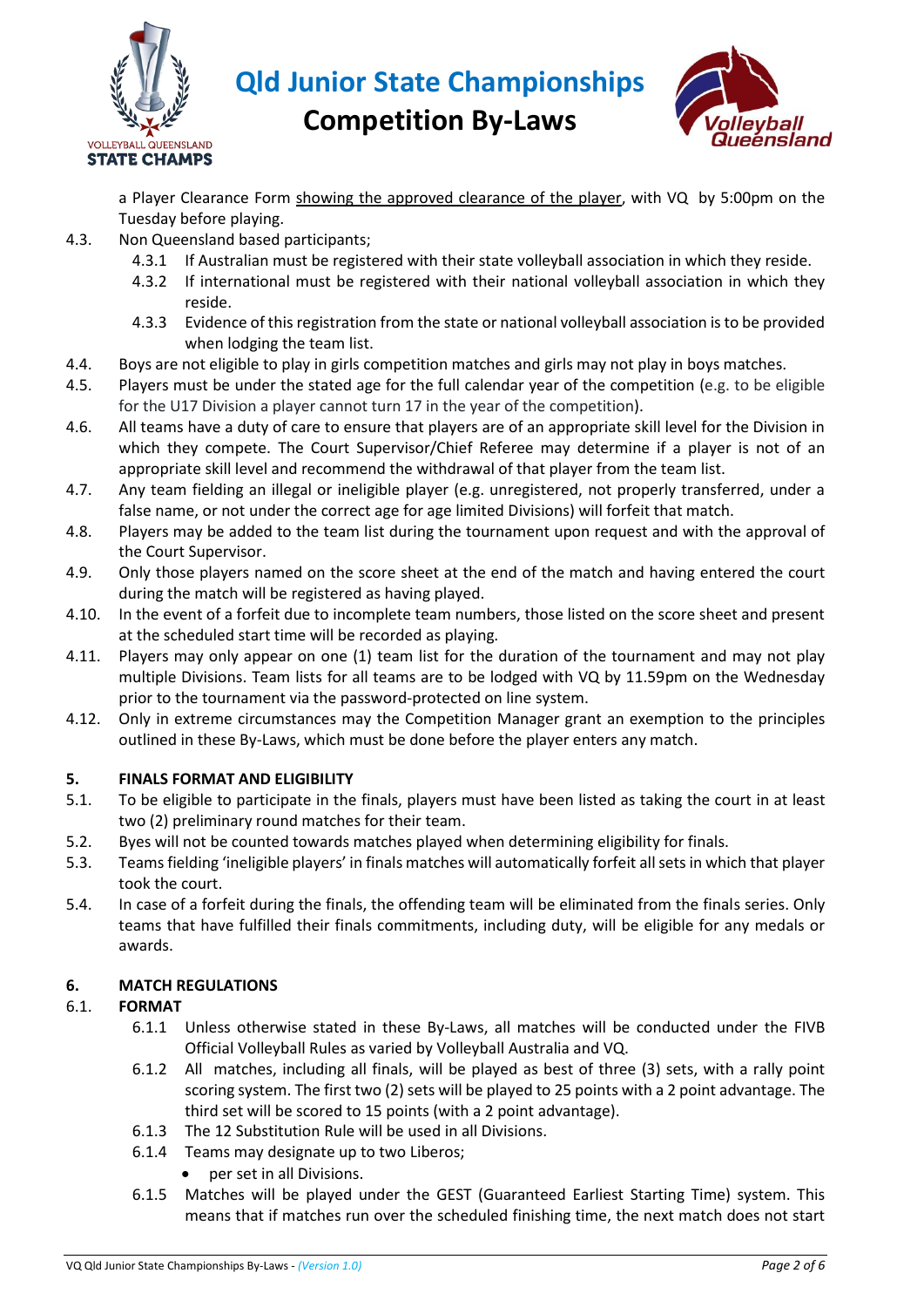

**Competition By-Laws**



until 15 minutes after the previous match. If the match finishes more than 15 minutes before the scheduled match, that match will not commence until the scheduled start time.

- 6.1.6 If a team due to play was involved in the match immediately prior, both teams will receive an additional five (5) minutes changeover time, resulting in 20 minutes from "last whistle to first whistle" between matches. This time includes the warm-up protocol.
- 6.1.7 Each team is allowed a maximum of two (2) team officials on the bench (e.g. Coach and Assistant Coach).
- 6.1.8 The Qld Junior State Championships match ball is the Mikasa V200W.
- 6.1.9 The net heights are as follows:

| $\bullet$ U19 & U17 A&B Boys -  | 2.43m |
|---------------------------------|-------|
| $\bullet$ U15 A&B Boys -        | 2.35m |
| $\bullet$ U19 & U17 A&B Girls - | 2.24m |
| $\bullet$ U15 A&B Girls -       | 2.15m |
|                                 |       |

# 6.2. **FORFEITS AND LATE STARTS**

- 6.2.1 All matches (first serve whistle) will commence at the time advised in the official draw or fifteen (15) minutes after the completion of the previous match on that court, whichever is the later. This time includes the warm-up protocol.
- 6.2.2 If a team is not ready to start at the advised time, it forfeits the first set. If, after ten (10) minutes, the team is still not ready to commence, it forfeits the second set. Once a further ten (10) minutes has elapsed, i.e. 20 minutes after scheduled start time, a match forfeit will be recorded.
- 6.2.3 When neither team is ready to commence at the advised starting time, both teams forfeit the first set. If neither team is ready to start after ten (10) minutes, both forfeit the second set and a double match forfeit will be recorded once a further ten (10) minutes has elapsed, i.e. 20 minutes after the scheduled start time.
- 6.2.4 The Qld Junior State Championships Court Supervisor(s) reserves the right to permit matches to commence late without penalty, due to unforeseen problems, e.g. notified traffic accidents, major events.
- 6.2.5 A team forfeiting its match will be subject to a \$100 fine.

## 6.3. **UNIFORMS**

- 6.3.1 All players must wear a uniform, comprising shirts and shorts that is complete in the following details;
	- a) Each shirt must have permanently fixed to the front and back a unique number between 1 and 99. The number should be a minimum of 15cm on the front and minimum 20cm on the back.
	- b) The colour and design of the shirt must be consistent throughout the team, allowing for the libero's shirt which must have a different dominant colour and contrast to that of the rest of the team.
	- c) Male players must wear shorts consistent in colour, trim and style.
	- d) Female players are allowed to wear shorts, sports briefs or bike pants, providing the uniform is consistent throughout the team in terms of colour.
	- e) Numbers on the front right hand side of the shorts are permitted.
	- f) The manufactures brand/logo must not exceed 10cm x 10cm unless the marking is consistent across the team, including stripes on shorts.
	- g) Sponsors logo must be consistent across the team.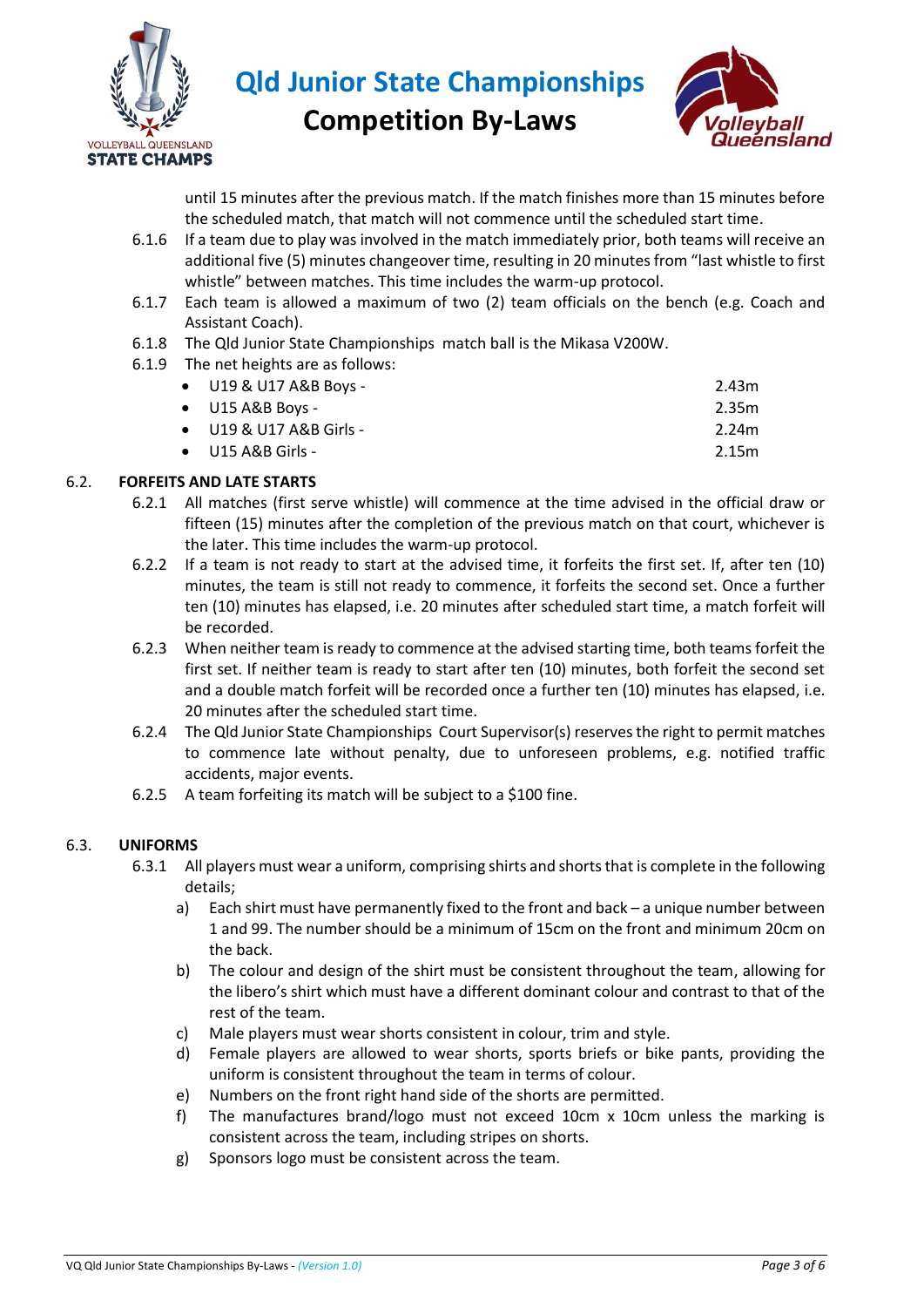

**Competition By-Laws**



## 6.4. **OFFICIALS**

- 6.4.1 Duty teams must provide a 1<sup>st</sup> Referee, a 2<sup>nd</sup> Referee, two (2) standing Lines persons and one (1) Scorer.
	- a) In all Divisions, the 1<sup>st</sup> Referee provided by the Club must be a VA-accredited Level 1 Badge Referee or higher and is encouraged to wear the VA Referee Shirt (sky blue colour).
- 6.4.2 For all Divisions a 1st Referee will be provided (if possible) for medal matches; duty teams will provide the other match officials.
- 6.4.3 All teams in each Division must ensure that there is a responsible adult available to supervise their Junior Referees when undertaking duty.
- 6.4.4 Duty teams must ensure that the scoresheet is completed in accordance with the 'checklist' on the Scorer's table. The 'checklist' is also available from the Qld Junior State Championships Chief Referee(s) and Court Supervisor(s).
- 6.4.5 All Scorers and Lines people are prohibited from using mobile phones and other electronic devices during the match.
- 6.4.6 Any team(s) who fail to meet their duty requirements (in a physical sense) will be subject to a \$100 fine; this will go to the team impacted by the forfeit.

# **7. PLAYER & COACH MISCONDUCT AND SPECTATOR BEHAVIOUR**

- 7.1. The Qld Junior State Championships Competition Manager(s), Chief Referee(s) and Court Supervisor(s) have the power to issue sanctions to players, coaches and spectators as they deem appropriate.
- 7.2. Any player, coach or spectator who receives two (2) red cards during the Qld Junior State Championships , excluding time delay sanctions, will be;
	- a) suspended from being involved in the same team's next match, not including "byes".
	- b) cannot to be involved in any matches or Divisions until suspension at 7.2a is completed.
- 7.3. Any player, coach or spectator who is sanctioned with expulsion (Red & Yellow jointly) or disqualification (Red & Yellow separately) will be:
	- a) as required by the rules, excluded immediately from the set/match in which they incurred the sanction.
	- b) suspended from being involved in the same team's next match, not including "byes".
	- c) cannot be involved in any matches or other Divisions until suspension at 7.3b is completed.
- 7.4. Any player, coach or spectator, who is sanctioned with disqualification or expulsion will be cited to appear within 5 days at a VQ Judiciary Committee hearing at Sports House Milton at the discretion and direction by the VQ General Manager.

## **8. COMPETITION STANDINGS AND PENALTIES**

## 8.1 **COMPETITION POINTS**

- 8.1.1 Competition points will be awarded in all Divisions as follows:
	- a) 3 points for a win
	- b) 1 point for a loss
	- c) 0 points for a bye
	- d) -2 points for a forfeit where an official match is not played.

## 8.2 **COMPETITION TABLE**

- 8.2.1 The ranking of teams on the competition points table is determined in this order:
	- a) The most competition points
	- b) The highest ratio of points won to points played (5 decimal places)
	- c) The highest ratio of sets won to sets played (5 decimal places)
	- d) Result of the pool match between the two (2) teams
	- e) The point/set quotient equation is as follows: (Points Won/Points Played) x 100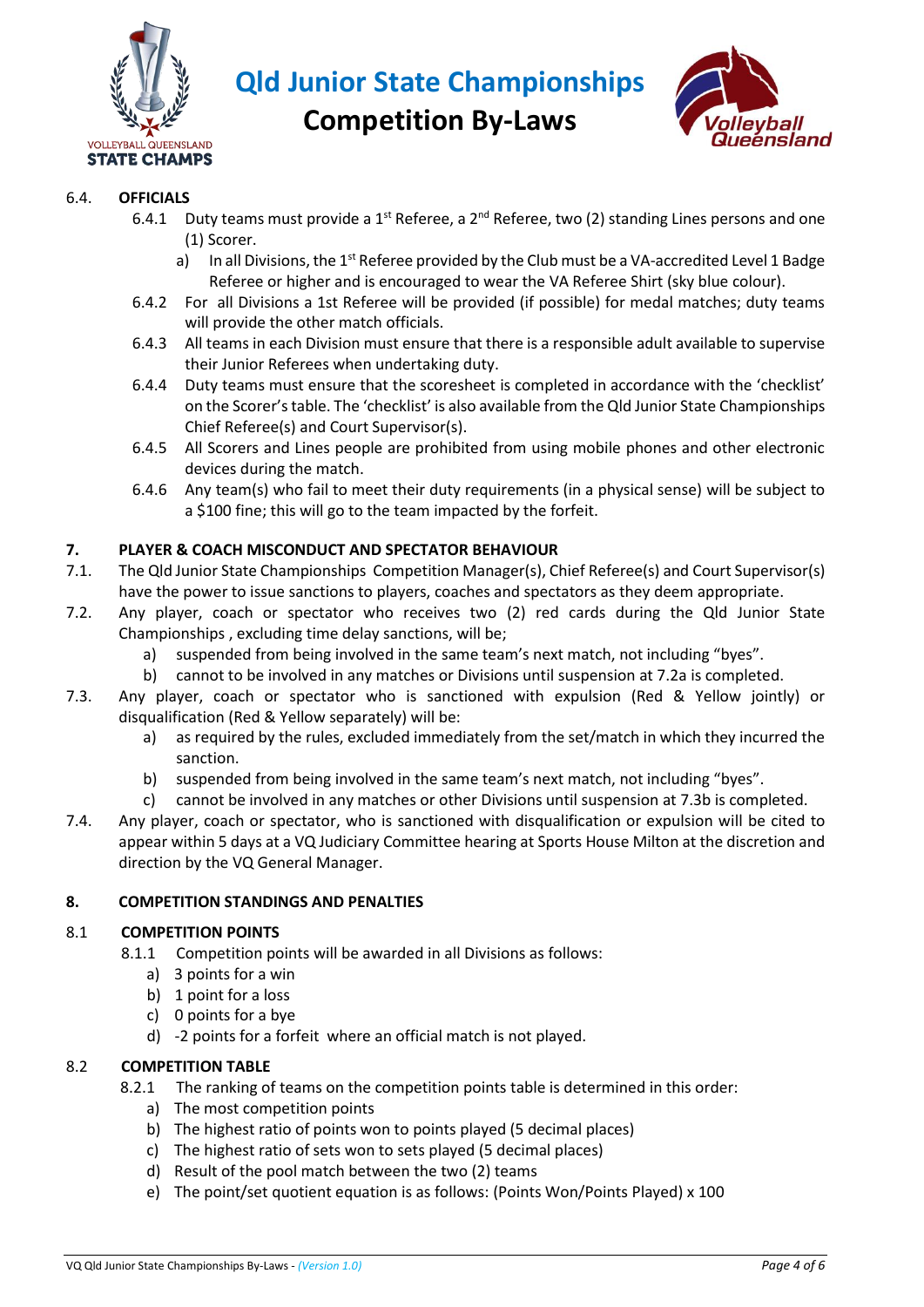

**Competition By-Laws**



# **9 VQ PRESIDENT'S SHIELD**

- 9.1 The VQ President's Shield will be presented to the 'best performing' affiliated club across all Divisions in both Qld Junior & Senior State Championships after the completion of the Qld Senior State Championships (October 1-3). VQ President's Shield points will be allocated in two (2) parts:
	- 9.1.1 Participation Points a base level of points awarded for entering a club's first team in that Division; and
	- 9.1.2 Placing Points determined by the team's finishing position in that Division.
- 9.2 Clubs with more than one (1) team entered in a Division will only receive "Placing Points" for their highest finishing club team in that Division. The points corresponding with the second club team's position are "sterilised" and lower-placed teams do not move up the "Placing Points" table.
- 9.3 To be eligible for the VQ President's Shield, each club must compete in a minimum of five (5) Divisions.
- 9.4 Interstate and international teams cannot accumulate points towards the Presidents Shield.
- 9.5 Refer to the Qld Senior State Championships By-Laws for summary of participation and placing points.
- 9.6 Totals are calculated at the end of all finals matches.
- 9.7 If clubs are tied on VQ President's Shield points, the following tie-break sequence will be applied:
	- a) Number of Gold Medals won across all Divisions
	- b) Number of Silver Medals won across all Divisions
	- c) Number of Bronze Medals won across all Divisions
	- d) Highest ranked club in Championship Division across both genders combined
	- e) Result of head to head between the two clubs in Championship Division across both genders combined

## **10 AWARDS**

- 10.1 Each Division will receive medals/trophies for finishing first, second or third. A perpetual trophy is presented to winning teams at the conclusion of the tournament. This perpetual trophy will remain with VQ and displayed prominently.
- 10.2 Winning teams in each Division will subsequently receive a personalised "Recipient Perpetual Trophy" that will be produced and forwarded after the tournament.
- 10.3 Winners in all Divisions will be published on the VQ website.

## **11 MANAGEMENT OF THE COMPETITION**

- 11.1 The Qld Junior State Championships is overseen by its Control Committee, which comprises;
	- Qld Junior State Championships Competition Manager(s),
	- Chief Referee(s) and
	- chaired by the VQ Sport Operations Manager (or delegate).

The Control Committee's role is to operate the Qld Junior State Championships within the terms of these By-Laws, the VQ Constitution and the rules of the game. The Control Committee reports to the VQ General Manager.

- 11.2 Competition Manager(s) will be responsible for the proper overall conduct of the event, including the recording and regular updating of the draw, premiership points table, issuing of fines and penalties for any infringements, details of matches played by players to determine eligibility for finals, records associated with red cards and the expulsion or disqualification of players and ineligibility to play in another team/grade.
- 11.3 Court Supervisor(s) will be responsible for the efficient running of matches of the Qld State Championship in accord with these By-Laws, the draw of the competition and directions of the Competition Manager(s). They will provide any incident reports to the Qld Junior State Championships Competition Manager(s) such as when the Chief Referee(s) implements the "on the spot Protest Resolution" procedure.